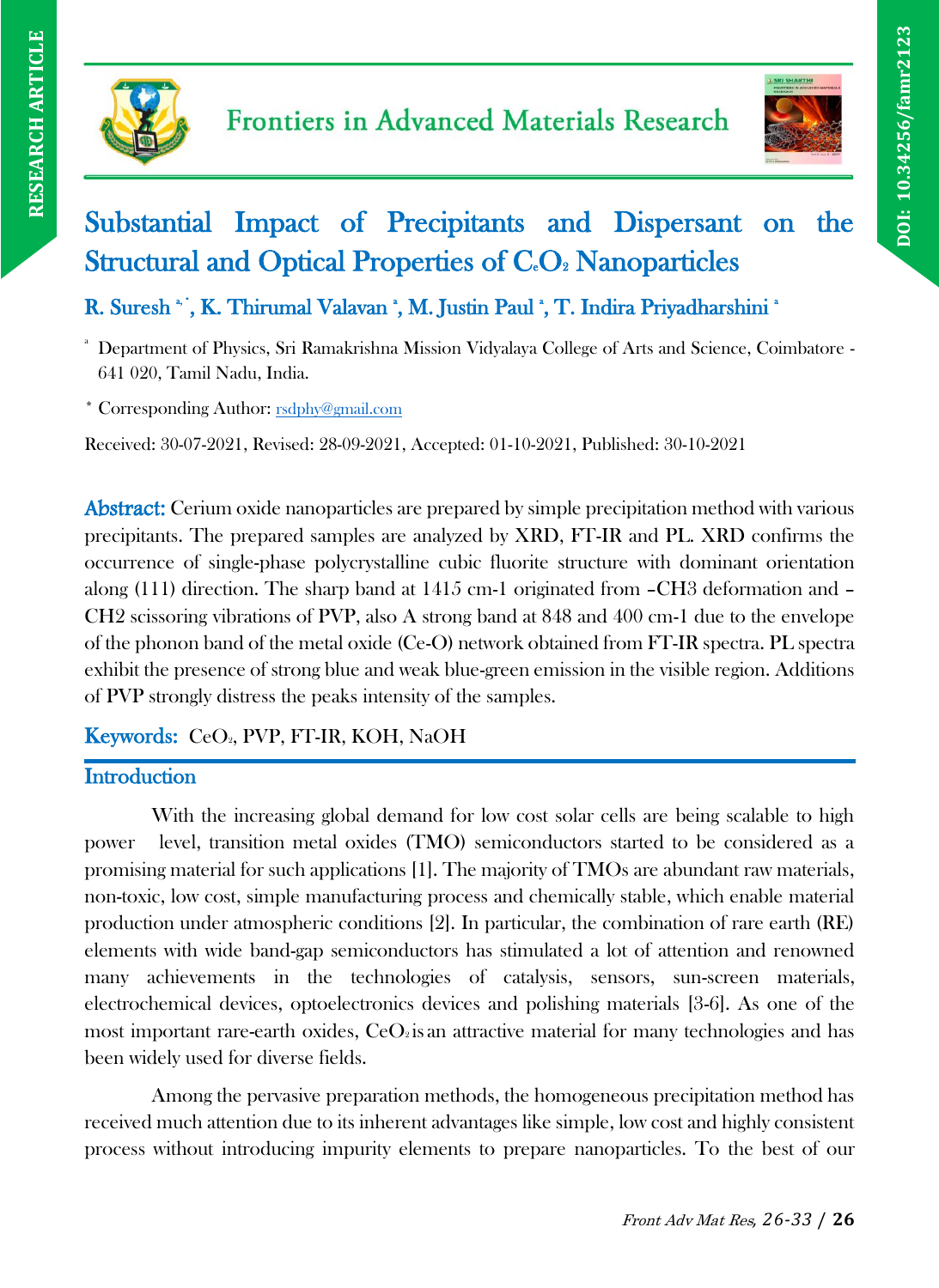knowledge, only few authors report the photovoltaic properties of cerium oxide nanoparticles [7, 8]. An attempt has been made to synthesize rare earth materials like cerium oxide nanoparticles.

#### Experimental Details

Cerium oxide nanoparticles are prepared by precipitation method as reported in elsewhere [9]. Cerium oxide nanoparticles are prepared using cerium nitrate, aqueous ammonia, potassium hydroxide, sodium hydroxide and PVP purchased from HIMEDIA, Mumbai and used without further purification. For the synthesis, 0.1 M of cerium nitrate hexahydrate  $(Ce(NO<sub>3</sub>)<sub>3</sub>·6H<sub>2</sub>O)$  is dissolved in 50 ml of de-ionized water and strongly stirred for 30 min, then 25 ml of aqueous ammonia (NH3) solution is added drop-wise to the above solution for 20 min and persistently stirred for 12h at room temperature. Interesting color changes appeared in the solution when precipitant  $(NH<sub>3</sub>)$  was added to cerium nitrate solution. Initially at low pH, the light brown slurry formed due to  $Ce^{3}$ , which is turned into light white-black color in 2 hours and turned into brown color after 3 hours, then light orange after 5 hours. Finally, at the end of the reaction, the slurry formed is light yellow in color due to the Ce<sup>++</sup> formation with the addition of oxygen. The obtained slurry is filtered and washed several times with de-ionized water and ethanol. The washed precipitate is dried in an oven at  $60^{\circ}$ C for 5h. The same experimental procedure is followed to prepare the samples with different precipitating agents potassium hydroxide (KOH) and sodium hydroxide (NaOH). The PVP is also added to the above precursor solutions to observe the morphological changes.

#### Result and Discussion

#### Structural properties

Figure1 shows the XRD pattern of the cerium oxide nanoparticles prepared with different precipitating agents. The diffraction peaks correspond to (111), (200), (220), (311) and (400) planes of face centered cubic fluorite structure which fits with standard JCPDS (34-0394). There is no evidence for crystalline  $Ce<sub>2</sub>O<sub>3</sub>$  phase is not detected in the XRD pattern, so it indicated the single-phase polycrystalline structure. Diffraction lines are very broad, indicating smaller crystallite size calculated using the Scherer's equation. The calculated crystallite size is found to be in the range 5.9-19.1 nm. The various structural parameters are calculated and listed in Table 1. The variation in the lattice parameter is attributed to the lattice strain induced by the introduction of  $Ce^{3+}$  due to arise of oxygen vacancies [10]. Therefore, it concluded that the decrease of crystallite size resulted in the increase of  $Ce<sup>3+</sup>$  content, lattice strain and lattice parameter as evidenced from Table 1. The dispersant PVP strongly distorts the structural parameters of the samples prepared from NH<sup>3</sup> precipitant whereas slightly distorts the same prepared from NaOH and KOH precipitants.

Figure 2 shows the FT-IR spectra of  $CeO<sub>2</sub>$  nanoparticles prepared with different precipitating agents (NH3, NaOH and KOH).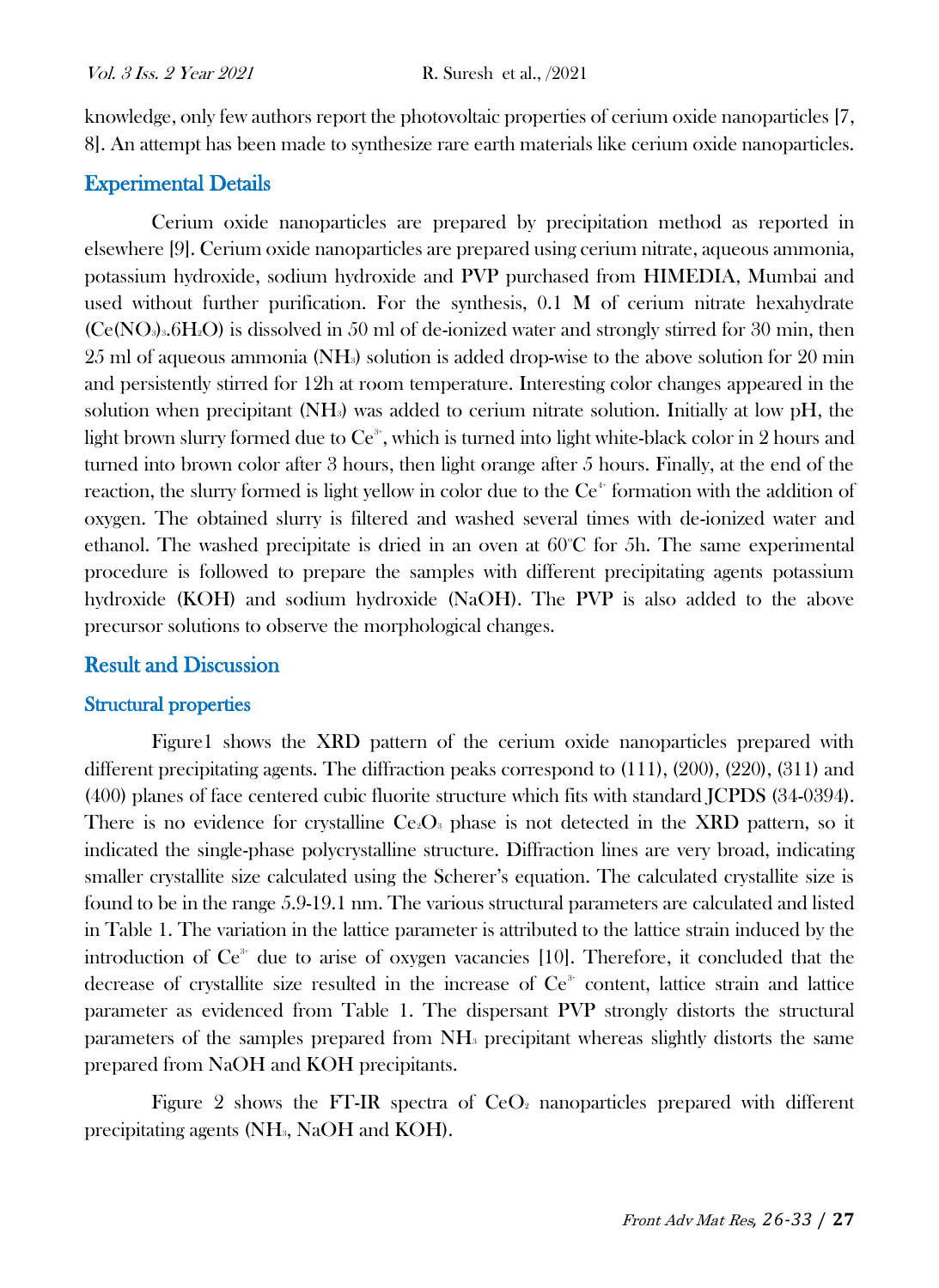

It reveals that the group of strong intense bands are observed at 3417, 1506 and below 700 cm-1 , weak bands are observed at 2926-2851, 1744, 1629, 1415, 1341, 1170-1000 and 848 cm<sup>1</sup> respectively. The observed bands can be assigned as follows: The intense bands at 3417 and 1629 cm<sup>-1</sup> assigned to the O-H stretching and H-O-H bending modes of vibrations, respectively and indicate the presence of water molecules due to the moisture adsorbed from the atmosphere. Residual water and hydroxyl groups are usually observed in as-prepared samples and can be eliminated during heat treatment [11]. A group of weak intensity bands centred at 2926 and 2851 cm<sup>-1</sup> are assigned to  $\gamma$ (C-H) mode of organic moieties and  $\gamma$ (CH<sub>2</sub>) respectively. The sharp band at  $1415$  cm<sup>-1</sup> originated from  $-CH_3$  deformation and  $-CH_2$  scissoring vibrations of PVP. Additional bands observed at 1744, 1341 and 1170-1000 cm<sup>4</sup> are most probably associated to the presence of C=O stretching, COO-stretching and C-O stretching modes of carbonate species on the ceria surface respectively. It has been advocating that carbon dioxide is predictable adsorbent on ceria surfaces at  $\operatorname{RT}$  and is indicative of high surface basicity of surface  $\operatorname{O}^2$  ions for ceria. This specifies the surface carbonate species play an essential role in the preservation of surface area and porosity of the prepared material. There is no clear evidence of cerium nitrate (1380 cm<sup>-1</sup>) present in the precursor due to the overlapping of peaks [12]. A strong band at 848 and around  $400 \text{ cm}^3$  which is due to the envelope of the phonon band of the metal oxide (Ce-O) network [13].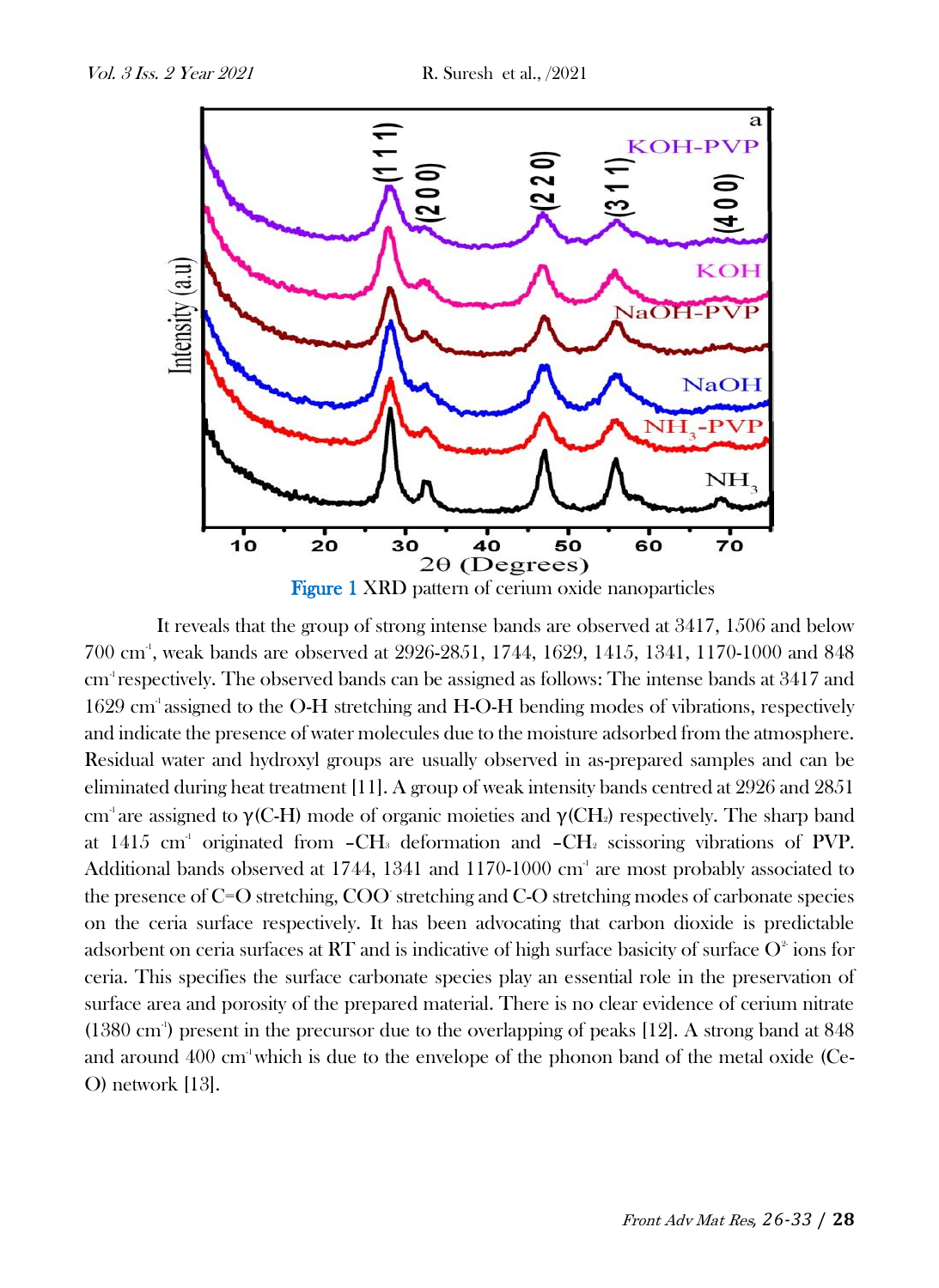| Sample<br>name       | 2 Theta | <b>FWHM</b> | hkl              | <b>Crystallite Size</b><br>(nm) | <b>Texture</b><br>Coefficient | <b>Lattice Constant</b><br>(mm) |
|----------------------|---------|-------------|------------------|---------------------------------|-------------------------------|---------------------------------|
| NH <sub>3</sub>      | 28.0853 | 0.6298      | $\overline{111}$ | 13.5                            | 0.92955                       | 5.5031                          |
|                      | 32.4167 | 0.9446      | 200              | 19.1                            | 0.79043                       | 5.5238                          |
|                      | 47.1094 | 0.6298      | 220              | 14.3                            | 1.05290                       | 5.4564                          |
|                      | 55.9404 | 0.7872      | 311              | 11.9                            | 1.07562                       | 5.4517                          |
|                      | 68.9390 | 1.1520      | 400              | 18.7                            | 1.15148                       | 5.4441                          |
| NH <sub>3</sub> -PVP | 28.2762 | 1.4377      | 111              | 5.9                             | 0.87531                       | 5.4667                          |
|                      | 32.5346 | 0.3100      | 200              | 7.8                             | 1.03520                       | 5.5043                          |
|                      | 46.9649 | 1.3692      | 220              | 6.6                             | 0.90037                       | 5.4722                          |
|                      | 56.0990 | 0.4284      | 311              | 7.9                             | 0.78278                       | 5.5225                          |
|                      | 69.2310 | 0.3072      | 400              | 6.8                             | 1.40597                       | $5.4584\,$                      |
| <b>NaOH</b>          | 28.28   | 0.7564      | $\overline{111}$ | 11.3                            | 1.03916                       | 5.4660                          |
|                      | 32.9256 | 0.1628      | 200              | 13.8                            | 0.96469                       | 5.4711                          |
|                      | 47.0669 | 0.3846      | 220              | 12.1                            | 1.06114                       | 5.4611                          |
|                      | 56.0578 | 0.1123      | 311              | 13.6                            | 0.93500                       | 5.4411                          |
| NaOH-<br><b>PVP</b>  | 27.9975 | 0.4840      | 111              | 7.6                             | 1.00968                       | 5.5200                          |
|                      | 32.5800 | 0.4425      | 200              | $9.5\,$                         | 0.87203                       | 5.4969                          |
|                      | 46.9737 | 0.3897      | 220              | $9.2\,$                         | 1.11725                       | 5.4713                          |
|                      | 55.7900 | 0.3000      | 311              | 8.9                             | 1.00103                       | 5.4570                          |
| <b>KOH</b>           | 28.2340 | 0.0909      | 111              | 13.5                            | 1.09588                       | 5.4747                          |
|                      | 32.3000 | 0.5307      | 200              | 12.2                            | 0.80474                       | 5.5432                          |
|                      | 46.9609 | 0.2782      | 220              | 12.5                            | 1.04783                       | 5.4727                          |
|                      | 55.9522 | 0.3634      | 311              | 15.8                            | 1.05153                       | 5.4506                          |
| <b>KOH-PVP</b>       | 27.7700 | 0.5610      | 111              | $10.2\,$                        | 1.00779                       | 5.5643                          |
|                      | 32.4500 | 0.6154      | 200              | 11.0                            | 1.11025                       | 5.5183                          |
|                      | 46.9957 | 0.7181      | 220              | 10.5                            | 0.94422                       | 5.4689                          |
|                      | 56.0679 | 0.1988      | 311              | 10.8                            | 0.93772                       | 5.4402                          |

Table 1. Structural parameters of cerium oxide nanoparticles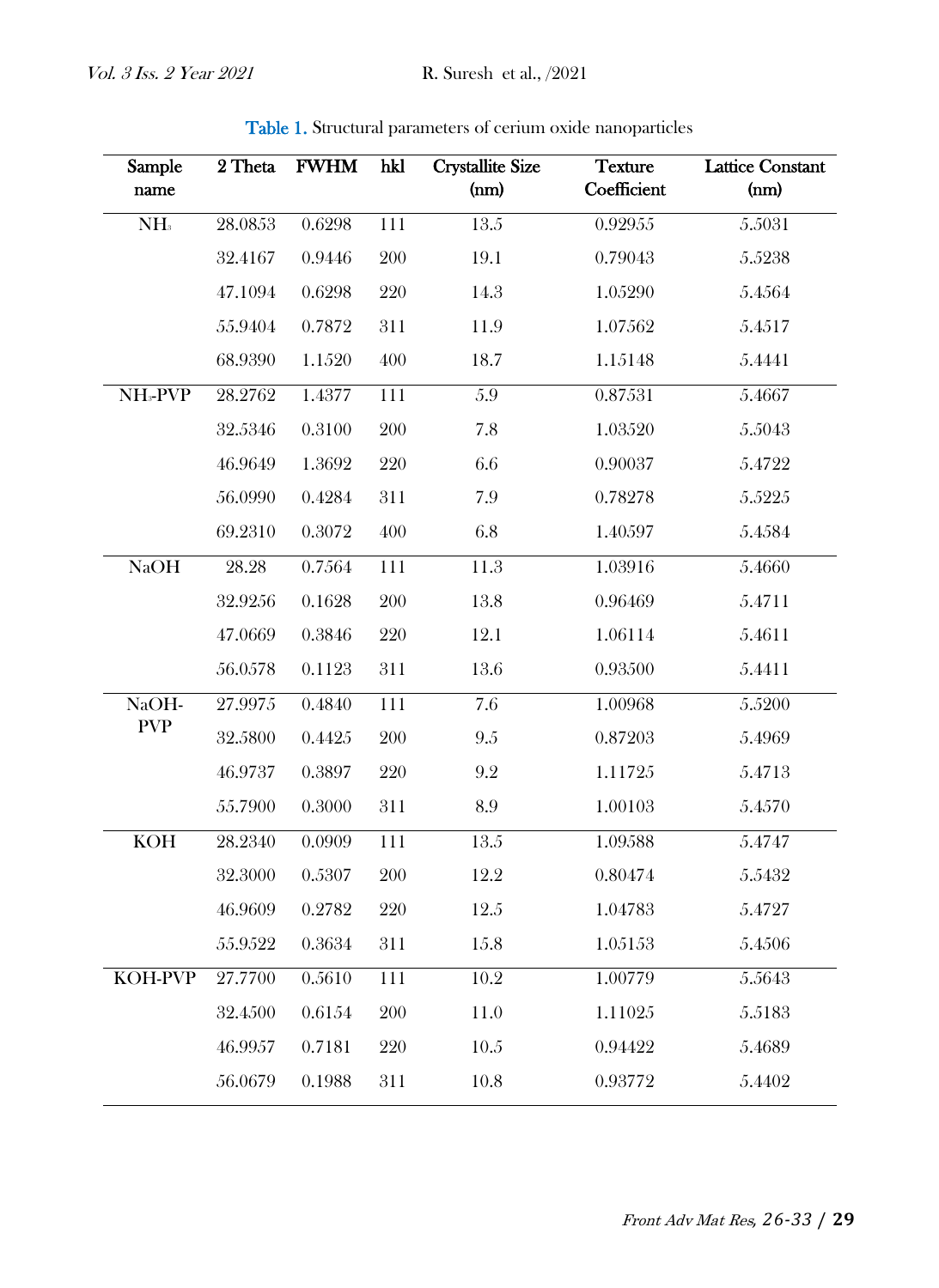Assimilation of PVP strongly increases the transmittance of the samples prepared from KOH precipitant, whereas moderately increases the same prepared from NaOH precipitant but slightly increases the same prepared from NH3 precipitant. It also firmly affects the growth of O-H, H-O-H and carbonate bands  $(C=O)$  and  $COO$ ) whereas slightly affects the growth of  $CO$ stretching vibrations as shown in Figure 2.



Figure 2. FT-IR spectra of cerium oxide nanoparticles

#### **Optical Properties**

Figure 3 shows the room temperature PL spectra of  $CeO<sub>2</sub>$  nanoaggregates obtained using Xenon laser of 325 nm as the excitation source. It consist of strong and sharp blue emission band at  $425 \text{ nm}$  (2.96 eV) and two low intensity peaks at  $366 \text{ nm}$  (3.39 eV) in the UV region and weak and broad blue-green emission band at 466 nm (2.66 eV) in the visible region. It suggested that the weak emission peak observed at 366 nm related to the trapping of electrons from defects level to O 2p level [14]. It revealed that the strong and sharp blue emission peak observed at 425 nm due to the charge transitions between 4f band and valance band (O 2p) in CeO<sub>2</sub>. The defects energy levels between Ce 4f and O 2p are dependent on the temperature and density of defects in the crystal. It also cleared that the weak and broad blue-green emission peak at 466 nm is possibly due to low-density oxygen vacancies incorporated in the sample [15]. Incorporation of PVP strongly reduces the peaks intensity of the samples prepared from NH<sub>3</sub> precipitant, whereas moderately reduces the same prepared from NaOH precipitant but slightly reduces the same prepared from KOH precipitant due to the chemical inertness of the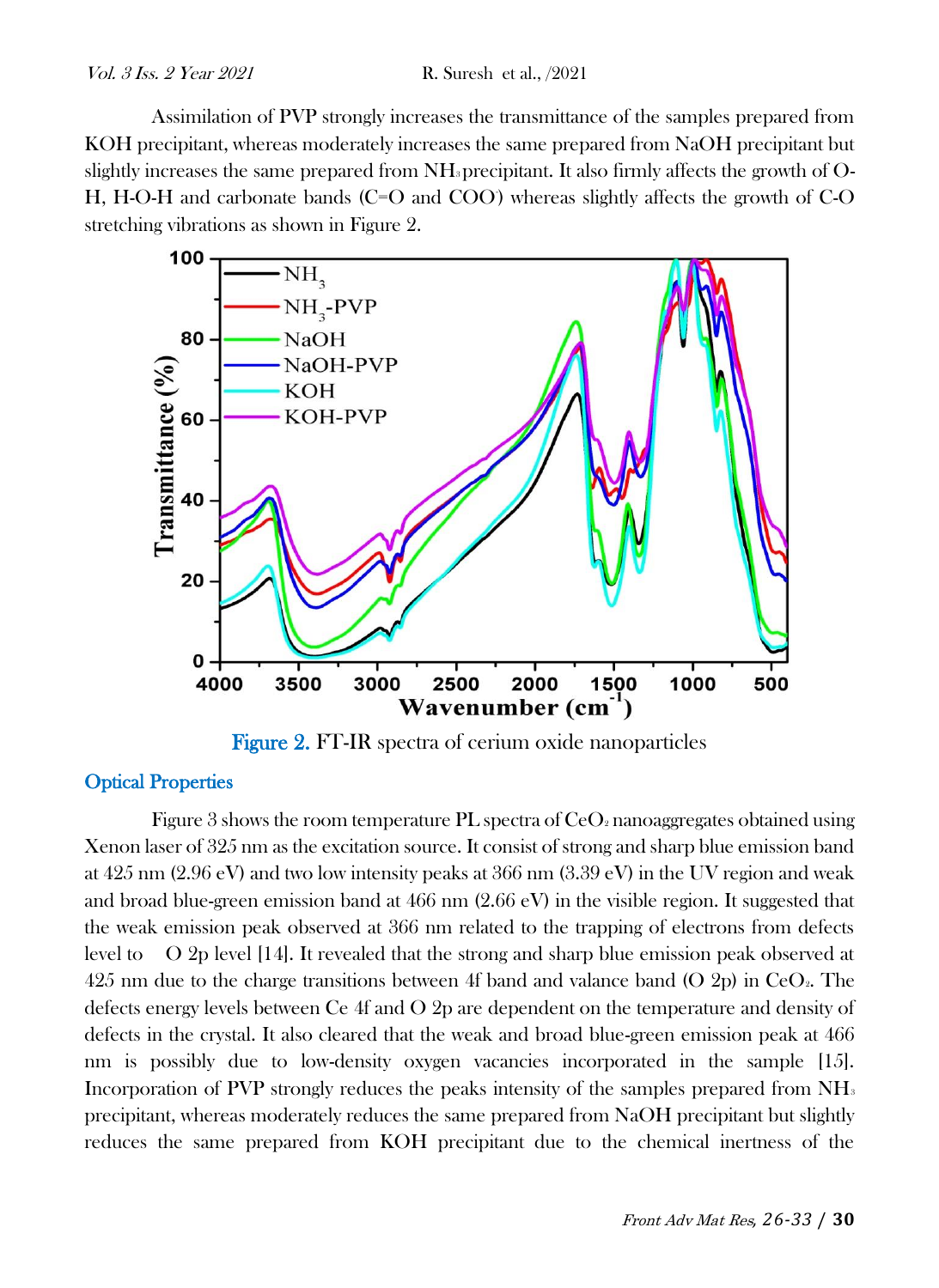precipitants as shown in Figure 3. The samples prepared from ammonia precipitant shows higher PL intensity than other samples.



Figure 3. PL spectra of cerium oxide nanoparticles

### **Conclusion**

 $CeO<sub>2</sub>$  nanoaggregates are synthesized using various precipitants and dispersant by precipitation method. Cubic fluorite structure of single-phase polycrystalline  $CeO<sub>2</sub>$  crystallites is detected from XRD pattern, while the presence of tetravalent  $Ce^+$  is also evident from the PL spectra. The maximum crystallite size is obtained for the samples prepared from  $NH<sub>3</sub>$  while minimum crystallite size is observed for the samples prepared from NH3-PVP so the dispersant PVP strongly deteriorates the structural properties. Assimilation of PVP strongly increases the transmittance of the samples prepared from KOH precipitant, whereas moderately increases the same prepared from NaOH precipitant but slightly increases the same prepared from NH<sub>3</sub> precipitant. It also firmly affects the growth of O-H, H-O-H and carbonate bands (C=O and COO) whereas slightly affects the growth of C-O stretching vibrations.

### **References**

[1] E. Kobayashi, Y. Watabe, T. Yamamoto, Y. Yamada, Cerium oxide and hydrogen codoped indium oxide films for high-efficiency silicon heterojunction solar cells, Solar Energy Materials & Solar Cells, 149 (2016) 75-80. <https://doi.org/10.1016/j.solmat.2016.01.005>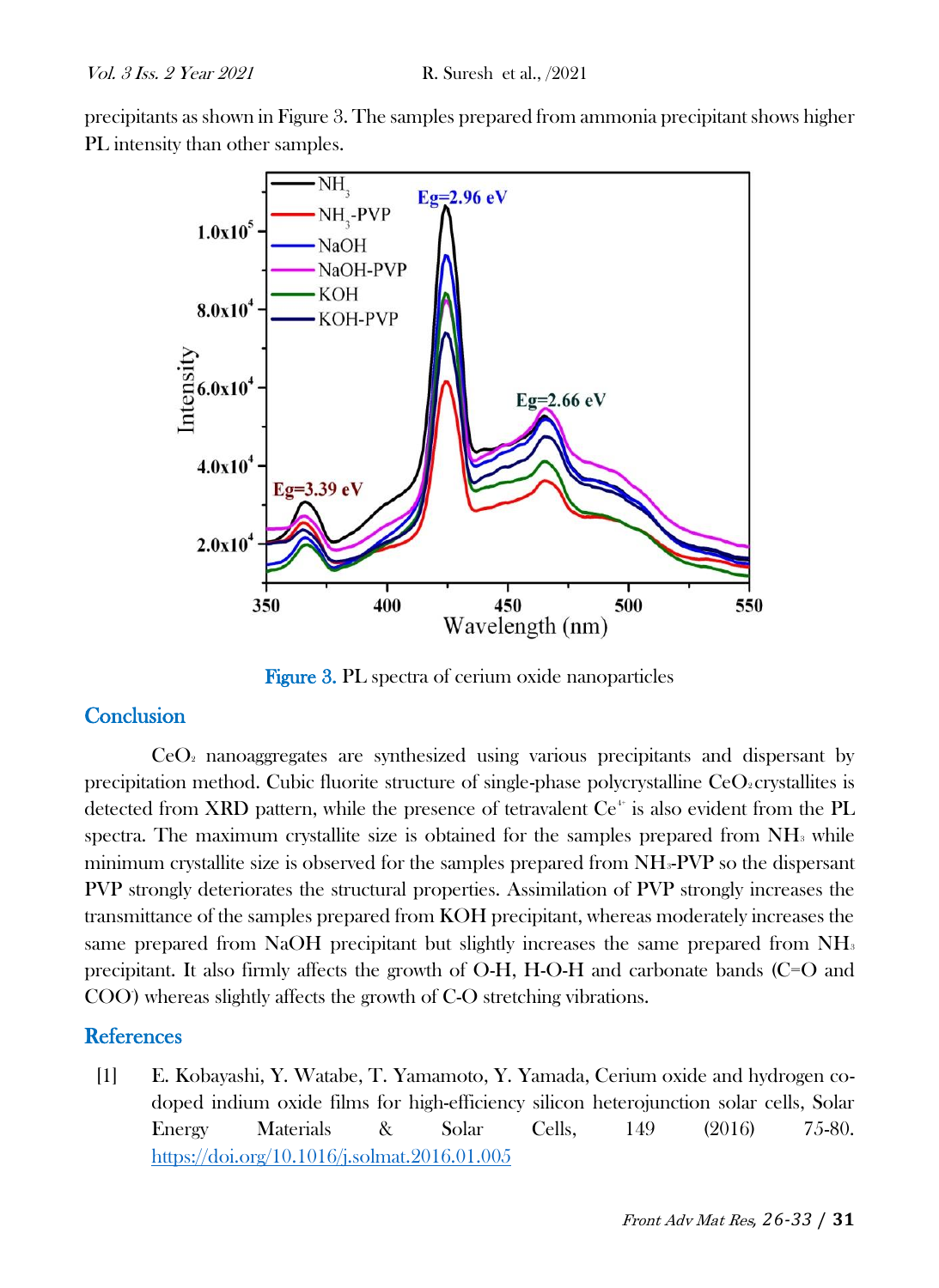- [2] C. Wadia, A.P. Alivisatos, D.M. Kammen, Materials Availability Expands the Opportunity for Large-Scale Photovoltaics Deployment, Environment Science and Technology, 43 (2009) 2072-2077.<https://doi.org/10.1021/es8019534>
- [3] N.K. Renuka, A.K. Praveen, C.U. Aniz, Ceria rhombic microplates: Synthesis, characterization and catalytic activity, Microporous and Mesoporous Materials, 169 (2013) 35-41.<https://doi.org/10.1016/j.micromeso.2012.10.010>
- [4] S. Thakur, P. Patil, Rapid synthesis of cerium oxide nanoparticles with superior humidity-sensing performance, Sensors and Actuators B Chemical, 194 (2014) 260-268. <https://doi.org/10.1016/j.snb.2013.12.067>
- [5] A. Mondal, A. Zachariah, P. Nayak, B.B. Nayak, Synthesis and Room Temperature Photoluminescence of Mesoporous Zirconia with a Tetragonal Nanocrystalline Framework, Journal of the American Ceramic Society, 93 (2010) 387-392. <https://doi.org/10.1111/j.1551-2916.2009.03396.x>
- [6] M. Aklalouch, A. Calleja, X. Granados, S. Ricart, V. Boffa, F. Ricci, T. Puig, X. Obradors, Hybrid sol–gel layers containing CeO2 nanoparticles as UV-protection of plastic lenses for concentrated photovoltaics, Solar Energy Materials & Solar Cells, 120 (2014) 175-182.<https://doi.org/10.1016/j.solmat.2013.08.040>
- [7] M.L. Cantu, F.C. Krebs, Hybrid solar cells based on MEH-PPV and thin film semiconductor oxides (TiO2, Nb2O5, ZnO, CeO2 and CeO2–TiO2): Performance improvement during long-time irradiation, Solar Energy Materials and Solar Cells, 90 (2006) 2076-2086.<https://doi.org/10.1016/j.solmat.2006.02.007>
- [8] Y.M. Kang, S.H. Kwon, P.K. Song, Study on mechanical and electro-optical properties of ITO/CeO2 films deposited on PI substrate for flexible organic solar cells, Current Applied Physics, 10 (2010) S491-S494.<https://doi.org/10.1016/j.cap.2010.02.039>
- [9] R. Suresh, V. Ponnuswamy, R. Mariappan, Effect of annealing temperature on the microstructural, optical and electrical properties of CeO2 nanoparticles by chemical precipitation method, Applied Surface Science, 273 (2013) 457-464. <https://doi.org/10.1016/j.apsusc.2013.02.062>
- [10] R. Srinivasan, A. Chandrabose, Structural properties of Sm<sup>3+</sup> doped cerium oxide nanorods synthesized by hydrolysis assisted co-precipitation method, Materials Letters, 64 (2010) 1954-1956.<https://doi.org/10.1016/j.matlet.2010.06.023>
- [11] K.M.S. Khalil, L.A. Elkabee, B. Murphy, Preparation and characterization of thermally stable porous ceria aggregates formed via a sol–gel process of ultrasonically dispersed cerium(IV) isopropoxide, Microporous and Mesoporous Materials, 78 (2005) 83-89. <https://doi.org/10.1016/j.micromeso.2004.09.019>